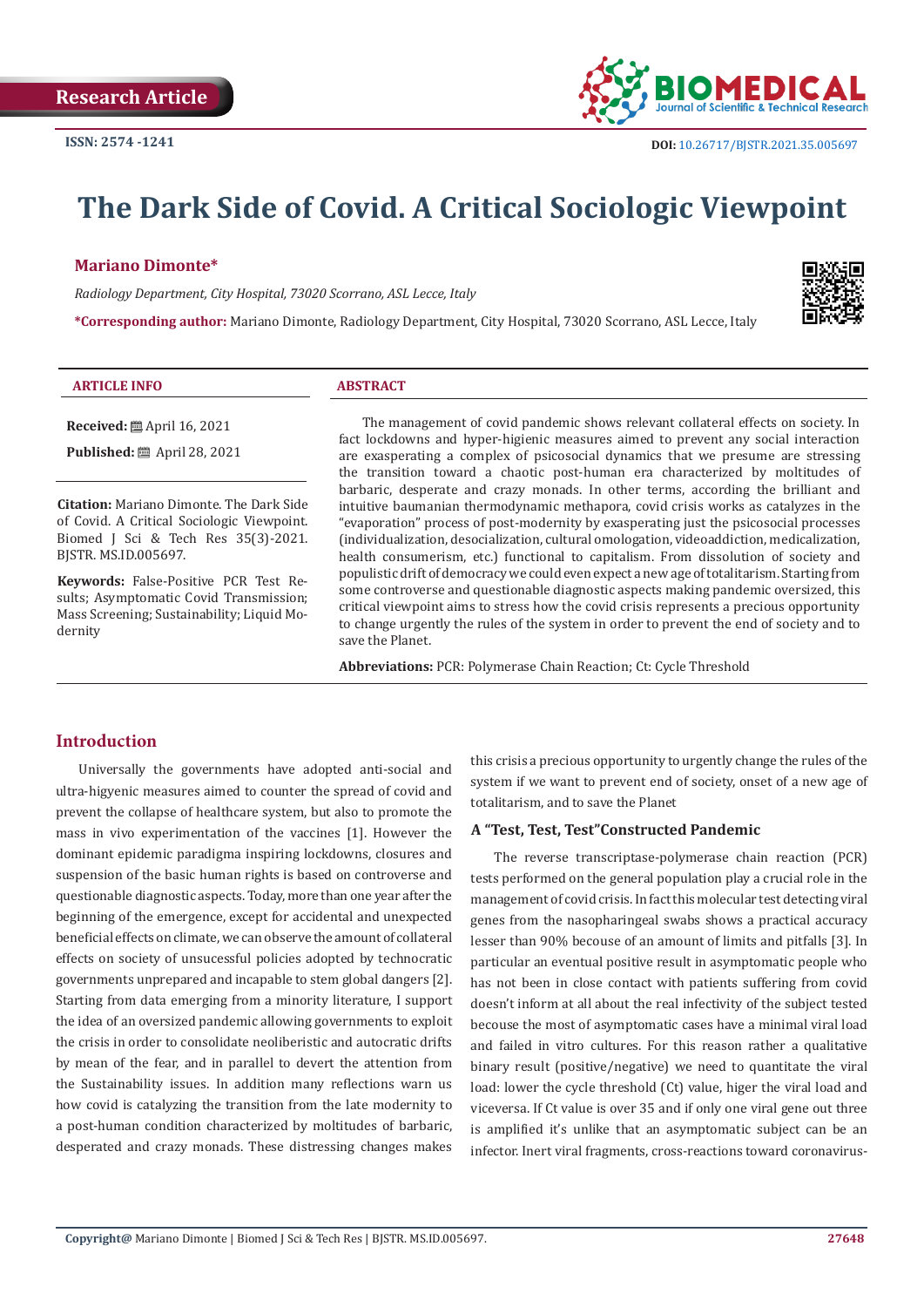like antigens, contamination of reagents during the transportation of samples and "pooling" procession are reported as the most common causes of artifacts [4,5]. Moreover, according the Bayes's formula, the ignorance of pre-test probability and prevalence due to mass screenings without scrutiny affects the reliability of the results [4].

In essence the rate of false positive results from mass screenings performed during periods of low prevalence can reaches 50% [6]. A study conducted at Whuan on 10 million people reports a rate of false positive results of 36.7%, confirmed by failed viral coltures and lack of immuno response [7]. Other studies warn us about epidemic trends inflated by significant amounts of diagnostic errors, only qualitative and no-retested dobious results [8-11]. Paradoxically these errors contribute to overload the healthcare system, apart from the unfair confinement of the subject tested and his close contacts.

#### **Hunt for the Occulted Spreader**

Despite a "state-of-war" rhetoric, in tha vast maiority of cases covid-19 is a silent or a mild flu-like disease, while hospitalization is required for a 10% of patients. A minimun fraction of patients suffering from SARS dyes becouse of older age and/or concomitant debilitating conditions [12-14]. At the present in Italy the presumed victims of covid-109 are 75.891, and in every istant media let we know the daily number of deaths. But likely very few know that annually die 230.000 italians becouse of cardiovascular diseases and 180.000 becouse of cancer (source: ISTAT, 2017). That is most people prematurely die becouse of environmental and social distress-related pathologies. The representation of covid nullified any other reality; it monopolized information; it is making us forget that the Planet is seriusly sick. Among the darkest sides of a disconcertant storytelling has to be included the surprising fact that, whereas the unaware people are believed to be silent infectors, at the same time natural immunity is believed not protective and everybody has to be vaccined by experimental drugs believed to be not fully effective. In particular, about the asymptomatic transmission of covid data seem quite controverse. In fact, although is reported an occult viral transmission up to 88% of cases, Yanes-Lane's group stresses the concept that if PCR Ct value is over 30, viral RNA concentration is below 100.000 copies/ml, and only one gene out three is amplified, the inter-human trasmission of a significant viral load is very unlikely [15].

The most of the close contacts of sick passengers on board of the Diamond Princess cruise ship just resulted covid-free [16]. In large samples of asymptomatic index-cases some studies proved no one secondary infection [17-19]. Early USA CDC guidelines highlighted the unusefulness of mass screenings and of testing close contacts of asymptomatic index-cases [20]. [21,22], some observers arise doubts about inappropriate and more and more expansive screening campaigns without scrutiny [23-25]. A Sweden

study documenting a higher mortality rate in countries which in the first wave adopted rigid lockdowns makes us reflecting about the crucial role of good home cares [26].

## **Gainers and Losers in Times Like This**

A part from failure of international cooperation, lack of updated anti-flu protocols, unpreparadness of mcdonaldized healthcare systems, covid unmasked the extreme fragility of globalization, so that local events can quickly spread worldwide becoming uncntrolled "black swan". Now China, USA, Korea, Japan and Western Europe, togheter accounting for 65% of gross world product, have to face the collateral effects of improvised draconian lockdowns [27-29]. Entire sectors (transportation, tourism, hospitality, sport, culture, housing, catering, leisure) collapsed; families overloaded by the additional costs emerging from closure of the schools and digital tools for remote learning; investments postponed; hirings suspendend [30]. Fortunately the air levels of PM, NO2 and CO2 decreased in comparison with 2019, despite the inceneration of growing volumes of nonrecyclable plastic disposals, making air cleaner and many ecosystems recovered [31,32]. Not by a chance covid hit just the regions where industrialization and urbanization are higher. But if the Planet accidentally and unexpectedly benefits from the recession, covid could even trigger an epochal change by accelerating the end of late modernity. In essence, by destroying society covid heralds a post-human world characterized by swarms of isolated and lonely monads wandering aimlessly. In fact lockdowns, confinements and social distancing are accelerating the atomization of society making more and more fragile, precarious, flexible, fragmented, virtualized the social ties. In a society forced to stay at home, keep a safe distance, avoid encounters, wear a mask, inevitably the residual shreds of solidarity are destined to dissolve.

Following the brilliant and intuitive Bauman's termodinamic methapora, covid risk to "evaporate" a society in an advanced state of liquefaction projecting the humans toward a new chaotic desocialized condition [33]. Digitalization plays a crucial role in making society increasing atomized, hyper-egoic, cultural regressed, and covid is favoring 5G applications making healthcare more and more de-humanized and world capillarly surveilled [34]. In addition isolation, solitude, fear, uncertainty, poverty, social distress are spreading worldwide a sort of collective madness [35]. But exploiting the pandemic unelected, populist and technocratic governments are also making people more and more docile, obedient, resigned, omologated, in order to prevent eventual ribellions. And the step from populism to totalitarism, riding on social disintegration, is very short [36].

# **Final Considerations**

In extreme essence the covid crisis impose us to try urgently the ways to make economy sustainable, recover democracy, renaturalize the life. By Nemesi Medica (1974) Ivan Illich explained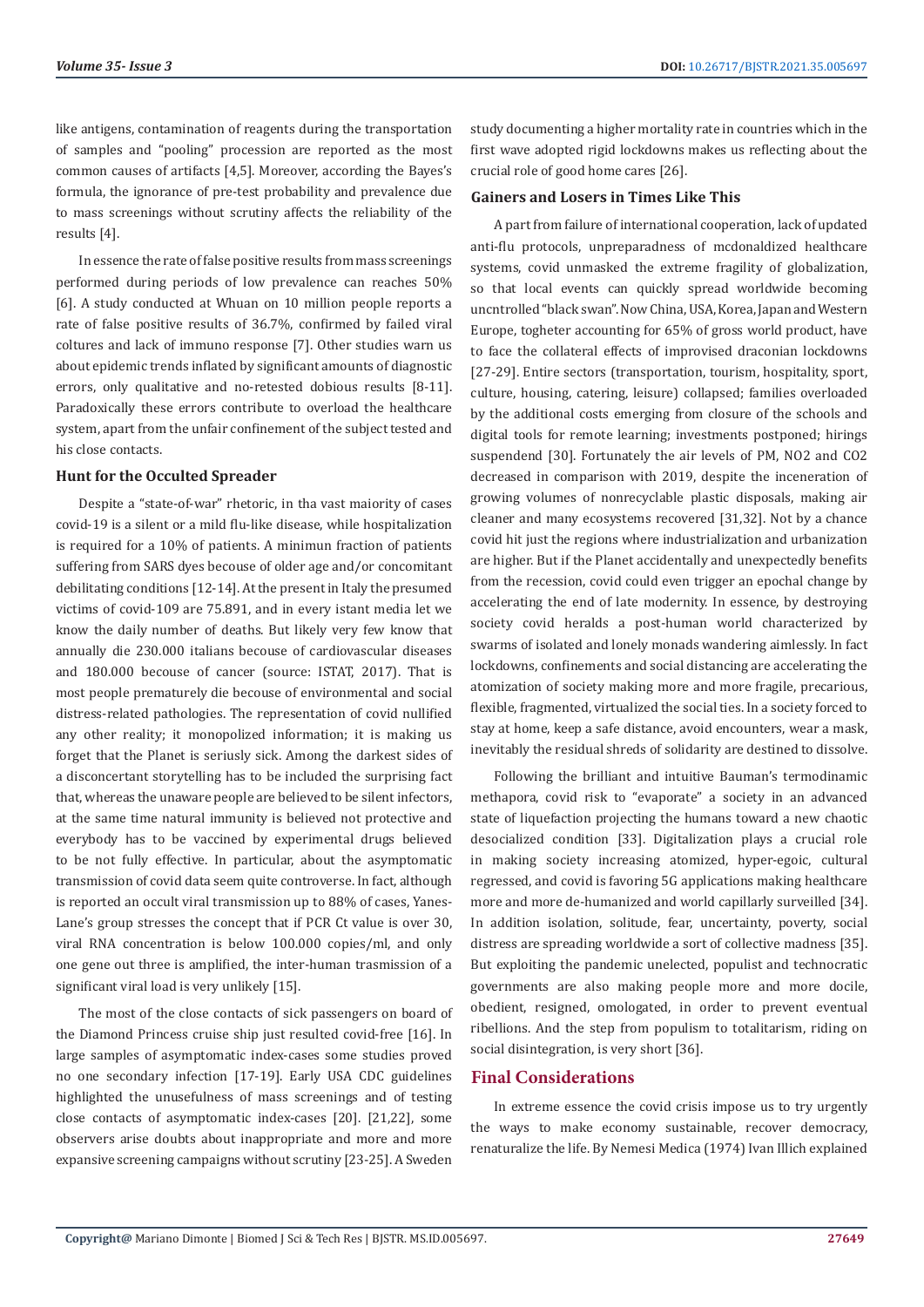that the growing complexity of the business-oriented healthcare is socially iatrogenic. More recently Lewis and Maslin (The Human Planet: how we created the Antropocene; 2018) and Harari (Homo Deus; 2015) documented how from artificial intelligence, nanotechnology, bioengeenering, robotics, 5G applications can be generated unpredictable and uncontrolled catastrophic reactions. But was Karl Marx in the far 1864 to predict that the capitalist system would be implosed just becouse of own ontologic unsustainability, and likely the covid will increase more and more the distance also from the targets fixed by the 2015 Paris Agreement.

## **References**

- 1. [Boschele M \(2020\) Covid-19 science policy, experts, and publics: why](https://pubmed.ncbi.nlm.nih.gov/32644877/)  [epistemic democracy matters in ecological crises. Omics 2020 24\(8\):](https://pubmed.ncbi.nlm.nih.gov/32644877/)  [479-482.](https://pubmed.ncbi.nlm.nih.gov/32644877/)
- 2. Ibn Mohammed T, Mustapha KB, J Godsell, Z Adamu, KA Babatunde, et al. (2021) A critical analysis of the impacts of covid on the global economy and ecosystems and opportunities for circular economy strategies. Resources, Conservation & Recycling 164: 105169.
- 3. [Velavan TP, Meyer CG \(2021\) Covid-19: a PCR-defined pandemic. Int J](https://www.ncbi.nlm.nih.gov/pmc/articles/PMC7704340/)  [Infectious Diseases 103: 278-279.](https://www.ncbi.nlm.nih.gov/pmc/articles/PMC7704340/)
- 4. [Jaeger LH, Nascimento TC, Fabíola Dutra Rochaa, Fernanda Maria Pinto](https://www.ijidonline.com/article/S1201-9712(20)32283-9/pdf)  [Vilelaa, Ana Paulado Nascimento Duquea, et al. \(2020\) Adjuting RT-qPCR](https://www.ijidonline.com/article/S1201-9712(20)32283-9/pdf)  [conditions to avoid unspecific amplification in SARS cov2 diagnosis.](https://www.ijidonline.com/article/S1201-9712(20)32283-9/pdf)  [International Journal of Infectious Deseases 102\(2021\): 437-439.](https://www.ijidonline.com/article/S1201-9712(20)32283-9/pdf)
- 5. [Afzal A \(2020\) Molecular diagnostic technologies for covid19: limitation](https://www.ncbi.nlm.nih.gov/pmc/articles/PMC7406419/)  [and challages. Journal of Advanced Research 26: 149-159.](https://www.ncbi.nlm.nih.gov/pmc/articles/PMC7406419/)
- 6. [Esteve C, Catherine FX, P Chavanet, M Blot, L Piroth \(2020\) How should](https://www.ncbi.nlm.nih.gov/pmc/articles/PMC7532802/)  [a positive PCR test result for covid-19 in an asymptomatic individual be](https://www.ncbi.nlm.nih.gov/pmc/articles/PMC7532802/)  [interpreted and manged. Medecine et maladies infectieuses 50\(8\): 633-](https://www.ncbi.nlm.nih.gov/pmc/articles/PMC7532802/) [638.](https://www.ncbi.nlm.nih.gov/pmc/articles/PMC7532802/)
- 7. [Gao M, Yang L, Xuefu Chen, Yiyu Deng, Shifang Yang, et al. \(2020\) A study](https://www.ncbi.nlm.nih.gov/pmc/articles/PMC7219423/)  [infectivity of asympromatic SARS-Cov- carriers. Respiratory Medicine](https://www.ncbi.nlm.nih.gov/pmc/articles/PMC7219423/)  [169: 106026.](https://www.ncbi.nlm.nih.gov/pmc/articles/PMC7219423/)
- 8. [Braunstein GD, Schwartz L, Pamela Hymel, Jonathan Fielding \(2021\)](https://pubmed.ncbi.nlm.nih.gov/33405498/)  [False positive results with SARS-CoV-2 RT-PCR tests and how to evaluate](https://pubmed.ncbi.nlm.nih.gov/33405498/)  [a RT-PCR positive test for the possibility of a false positivie result. J](https://pubmed.ncbi.nlm.nih.gov/33405498/)  [Occupational and Environmental Medicine 63\(3\): e159-e162.](https://pubmed.ncbi.nlm.nih.gov/33405498/)
- 9. [Basile K, Maddocks S, J Kok, DE Dwyer \(2020\) Accuracy amidst](https://www.ncbi.nlm.nih.gov/pmc/articles/PMC7524665/)  [ambiguity: false positive SARS-CoV-2 nucleic acid tests when covid-19](https://www.ncbi.nlm.nih.gov/pmc/articles/PMC7524665/)  [prevalence is low. Pathology 52\(7\): 809-823.](https://www.ncbi.nlm.nih.gov/pmc/articles/PMC7524665/)
- 10. [Healy B, Khan A, Huria Metezai, Ian Blyth, Hibo Asad \(2021\) The impact](https://www.ncbi.nlm.nih.gov/pmc/articles/PMC7850182/)  [of false positive covid-19 results in an area of low prevalence. Clinical](https://www.ncbi.nlm.nih.gov/pmc/articles/PMC7850182/)  [Medicine 21\(1\): e54-e56.](https://www.ncbi.nlm.nih.gov/pmc/articles/PMC7850182/)
- 11. [Katz AP, Civantos FJ, Zoukaa Sargi, Jason M Leibowitz, Elizabeth A Nicolli,](https://www.ncbi.nlm.nih.gov/pmc/articles/PMC7307014/)  [et al. \(2020\) False positive reverse transcriptase polymerase chain](https://www.ncbi.nlm.nih.gov/pmc/articles/PMC7307014/)  [reaction screening for sarscov2 in the setting of urgent head and neck](https://www.ncbi.nlm.nih.gov/pmc/articles/PMC7307014/)  [surgery and orl emergencies during the pandemic: clinical implications.](https://www.ncbi.nlm.nih.gov/pmc/articles/PMC7307014/)  [Head & Neck.](https://www.ncbi.nlm.nih.gov/pmc/articles/PMC7307014/)
- 12. [Cevik M \(2020\) Virology, transmission and pathogenesis of sars cov2.](https://www.bmj.com/content/371/bmj.m3862)  [BMJ 371: m3862.](https://www.bmj.com/content/371/bmj.m3862)
- 13. [Healy B, Khan A, Huria Metezai, Ian Blyth, Hibo Asad \(2021\) The impact](https://pubmed.ncbi.nlm.nih.gov/33243836/)  [of false positive COVID-19 results in an area of low prevalence. Clinical](https://pubmed.ncbi.nlm.nih.gov/33243836/)  [Medicine 21\(1\): e54-56.](https://pubmed.ncbi.nlm.nih.gov/33243836/)
- 14. [Nakajo K, Nishiura H \(2021\) Transmissibility of asymptomatic COVID-19:](https://www.ijidonline.com/article/S1201-9712(21)00151-X/pdf) [data from japanese clusters. Int J Infectious Diseases 105\(2021\): 236-](https://www.ijidonline.com/article/S1201-9712(21)00151-X/pdf) [238.](https://www.ijidonline.com/article/S1201-9712(21)00151-X/pdf)
- 15. [Yanes Lane M, Winters N, Federica Fregonese, Mayara Bastos, Sara](https://journals.plos.org/plosone/article/authors?id=10.1371/journal.pone.0241536) [Perlman Arrow, et al. \(2020\) Proportion of asymptomatic covid-19](https://journals.plos.org/plosone/article/authors?id=10.1371/journal.pone.0241536) [infections: a systematic review and meta-analysis. Plos One.](https://journals.plos.org/plosone/article/authors?id=10.1371/journal.pone.0241536)
- 16. [Sakuri A, Sasaki T, Shigeo Kato, Masamichi Hayashi, Sei Ichiro Tsuzuki, et](https://www.researchgate.net/publication/342140087_Natural_History_of_Asymptomatic_SARS-CoV-2_Infection) [al. \(2020\) Natural History of asymptomatic SARS-CoV-2 infection. NEJM](https://www.researchgate.net/publication/342140087_Natural_History_of_Asymptomatic_SARS-CoV-2_Infection) [383\(9\).](https://www.researchgate.net/publication/342140087_Natural_History_of_Asymptomatic_SARS-CoV-2_Infection)
- 17. [Jia X, Junxi Chen, Liangjing Li, Na Jia, Bahabaike Jiangtulu, et al. \(2020\)](https://www.ncbi.nlm.nih.gov/pmc/articles/PMC7399709/) [Modeling the prevalence of asymptomatic covid-19 infections in the](https://www.ncbi.nlm.nih.gov/pmc/articles/PMC7399709/) [chinese mainland. The Innovation 1\(2\): 100026.](https://www.ncbi.nlm.nih.gov/pmc/articles/PMC7399709/)
- 18. [Jung CY, Park H, Dong Wook Kim, Yoon Jung Choi, Seong Woo Kim, et al.](https://www.ncbi.nlm.nih.gov/pmc/articles/PMC7409994/) [\(2020\) Clinical characteristics of asymptomatic patients with covid-19:](https://www.ncbi.nlm.nih.gov/pmc/articles/PMC7409994/) [a nationwide cohort study in South Corea. Int J Infectious Diseases 99:](https://www.ncbi.nlm.nih.gov/pmc/articles/PMC7409994/) [266-268.](https://www.ncbi.nlm.nih.gov/pmc/articles/PMC7409994/)
- 19. [He D, Yang L, Shi Zhao, Qianying Lin, Zian Zhuang, et al. \(2020\) The](https://www.ncbi.nlm.nih.gov/pmc/articles/PMC7166025/) [relative transmissibility of asymptomatic covid-19 infections among](https://www.ncbi.nlm.nih.gov/pmc/articles/PMC7166025/) [close contacts. Int J Infectious Diseases 94: 145-147.](https://www.ncbi.nlm.nih.gov/pmc/articles/PMC7166025/)
- 20. [Schuets AN, Hemarajiata P, Ninad Mehta, Sheldon Campbell, Stephanie](https://pubmed.ncbi.nlm.nih.gov/33023910/) [Mitchell, et al. \(2021\) When should asymptromatic persons be tested for](https://pubmed.ncbi.nlm.nih.gov/33023910/) [covid-19? J Clinical Microbiologt 59\(1\): e02563-2620.](https://pubmed.ncbi.nlm.nih.gov/33023910/)
- 21. [Lampl BMJ, Salzberger B \(2020\) Changing epidemiology of covid-19.](https://www.ncbi.nlm.nih.gov/pmc/articles/PMC7656981/) [GMS Hygiene and infection control 15: 2196-5226.](https://www.ncbi.nlm.nih.gov/pmc/articles/PMC7656981/)
- 22. [Munro APS, Faust SN \(2020\) Children are not covid-19 super spreaders:](https://pubmed.ncbi.nlm.nih.gov/32371442/) [time to go back to school. Arch Dis Child 105\(7\): 618-619.](https://pubmed.ncbi.nlm.nih.gov/32371442/)
- 23. [Nogrady B \(2020\) What the data say about asymtomatic covid infections.](https://media.nature.com/original/magazine-assets/d41586-020-03141-3/d41586-020-03141-3.pdf) [Nature 587\(26\).](https://media.nature.com/original/magazine-assets/d41586-020-03141-3/d41586-020-03141-3.pdf)
- 24. [Abbasi K \(2020\) Covid-19: screening without scrutiny, spending](https://www.bmj.com/content/371/bmj.m4487/rapid-responses) [taxpayers billions. BMJ 371: m4487.](https://www.bmj.com/content/371/bmj.m4487/rapid-responses)
- 25. [Abbasi K \(2020\) The democratic, political and scientific failure of](https://www.bmj.com/content/371/bmj.m4277) [covid19. BMJ 371: m4277.](https://www.bmj.com/content/371/bmj.m4277)
- 26. [Giesecke J \(2020\) The invisible pandemic. Lancet 395\(10238\).](https://www.thelancet.com/journals/lancet/article/PIIS0140-67362031035-7/fulltext)
- 27. [Nicola M, Alsafi Z, Catrin Sohrabi, Ahmed Kerwan, Ahmed Al Jabir, et al.](https://www.ncbi.nlm.nih.gov/pmc/articles/PMC7162753/) [\(2020\) The socio-economic implications of the coronavisrus pandemic](https://www.ncbi.nlm.nih.gov/pmc/articles/PMC7162753/) [\(Covid-19\): a review. International Journal of Surgery 78: 185-193.](https://www.ncbi.nlm.nih.gov/pmc/articles/PMC7162753/)
- 28. [Baldwin R, Evenett S \(2020\) Covid-19 and trade policy: why turning](https://voxeu.org/content/covid-19-and-trade-policy-why-turning-inward-won-t-work) [inward won't work.](https://voxeu.org/content/covid-19-and-trade-policy-why-turning-inward-won-t-work)
- 29. [Ricolfi L \(2021\) La notte delle ninfee. Come si malgoverna una epidemia.](http://www.lanavediteseo.eu/item/la-notte-delle-ninfee/) [La nave di Teseo, Milan.](http://www.lanavediteseo.eu/item/la-notte-delle-ninfee/)
- 30. [Sharma I, Vashnav M, Reet Sharma \(2020\) Covid-19 pandemic hype:](https://www.indianjpsychiatry.org/article.asp?issn=0019-5545;year=2020;volume=62;issue=9;spage=420;epage=430;aulast=Sharma) [losers and gainers. Indian J Psichiatry 62\(9\): S420-S430.](https://www.indianjpsychiatry.org/article.asp?issn=0019-5545;year=2020;volume=62;issue=9;spage=420;epage=430;aulast=Sharma)
- 31. [Ching J, Kajino M \(2020\) Rethinking air quality and climate change after](https://www.ncbi.nlm.nih.gov/pmc/articles/PMC7400058/) [covid-19. Int J Environ Res & Public Health 17\(14\): 5167.](https://www.ncbi.nlm.nih.gov/pmc/articles/PMC7400058/)
- 32. [Cheval S, Adamescu M, Teodoro Georgiadis, Mathew Herrnegger,](https://www.ncbi.nlm.nih.gov/pmc/articles/PMC7311982/) [Adrian Piticar et al. \(2020\) Observed and potential impacts of covid-19](https://www.ncbi.nlm.nih.gov/pmc/articles/PMC7311982/) [pandemic on the environment. Int J Res Public Health 17\(11\): 4140.](https://www.ncbi.nlm.nih.gov/pmc/articles/PMC7311982/)
- 33. [Dimonte M \(2020\) The counterproductive side effects of 5G.](https://preventive-medicine.imedpub.com/the-counterproductive-side-effect-of-5g-considerations-in-the-times-of-pandemic.php?aid=28284) [Considerations in times of pandemic. JPM 5\(2\): 06.](https://preventive-medicine.imedpub.com/the-counterproductive-side-effect-of-5g-considerations-in-the-times-of-pandemic.php?aid=28284)
- 34. Bordoni C (2021) L'intimità pubblica.
- 35. Manacorda E (2021) "Covid: suicidi in aumento". La Repubblica.it.
- 36. [Wu AHB \(2020\) Screening the general population for SARS-CoV-2 virus](https://pubmed.ncbi.nlm.nih.gov/32609341/) [and covid-19 antibodies: a counterargument. JALM 5\(5\): 1107-1110.](https://pubmed.ncbi.nlm.nih.gov/32609341/)